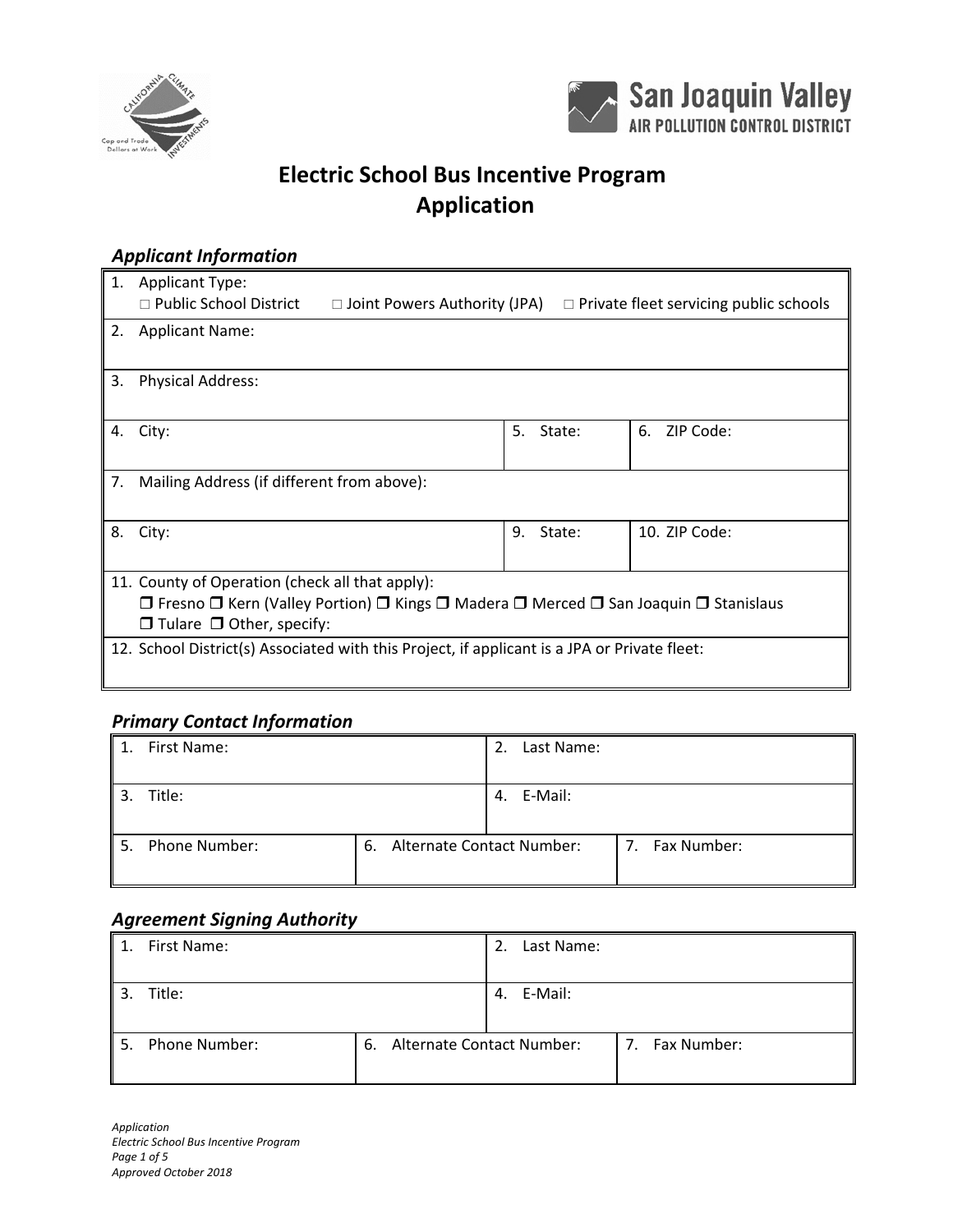## *\*\*Complete a separate page for each school bus to be replaced\*\**

Vehicle  $\rule{1em}{0.15mm}$  of  $\rule{1em}{0.15mm}$ 

GMS Application:

## *Existing Old School Bus Information*

| $\mathbf{1}$ . | <b>School District Identification Number:</b>                                                               |                                                             |  |  |
|----------------|-------------------------------------------------------------------------------------------------------------|-------------------------------------------------------------|--|--|
| 2.             | School Bus Storage Address:                                                                                 |                                                             |  |  |
| 3.             | City, State, Zip Code:                                                                                      |                                                             |  |  |
| 4.             | <b>Total Mileage:</b>                                                                                       | Annual Mileage for the Bus:<br>5.                           |  |  |
| 6.             | Average Annual Mileage for the Fleet:                                                                       | 7 <sub>1</sub><br>Percent of Miles Traveled within SJVAPCD: |  |  |
| 8.             | Percent of Miles Traveled within CA:                                                                        | School Bus Make:<br>9.                                      |  |  |
|                | 10. School Bus Model:                                                                                       | 11. School Bus Model Year:                                  |  |  |
|                | 12. Gross Vehicle Weight Rating (GVWR):                                                                     | 13. Vehicle Identification Number (VIN):                    |  |  |
|                | 14. License Plate Number:                                                                                   |                                                             |  |  |
|                | 15. School Bus Type:<br>C-Conventional<br>$\Box$ D – Transit<br>$\Box$ Special Ed<br>$\Box$ Other, specify: |                                                             |  |  |

### *Engine Information*

|    | Engine Make:                                                                          | 2.                                                             | Engine Model:                                    |  |  |
|----|---------------------------------------------------------------------------------------|----------------------------------------------------------------|--------------------------------------------------|--|--|
| 3. | Engine Model Year:                                                                    | 4.                                                             | Horsepower:                                      |  |  |
| 5. | <b>Engine Serial Number:</b>                                                          |                                                                |                                                  |  |  |
| 6. | EPA-Certified Family Name (e.g., XCEXH0123MAH):                                       |                                                                | 7. Two Stroke Engine:<br>$\Box$ No<br>$\Box$ Yes |  |  |
| 8. | Displacement:                                                                         | Fuel Type:<br>9.<br>$\square$ Diesel<br>$\Box$ Other, specify: |                                                  |  |  |
|    | 10. If this has a retrofitted DPF, please list the DPF make, model and serial number: |                                                                |                                                  |  |  |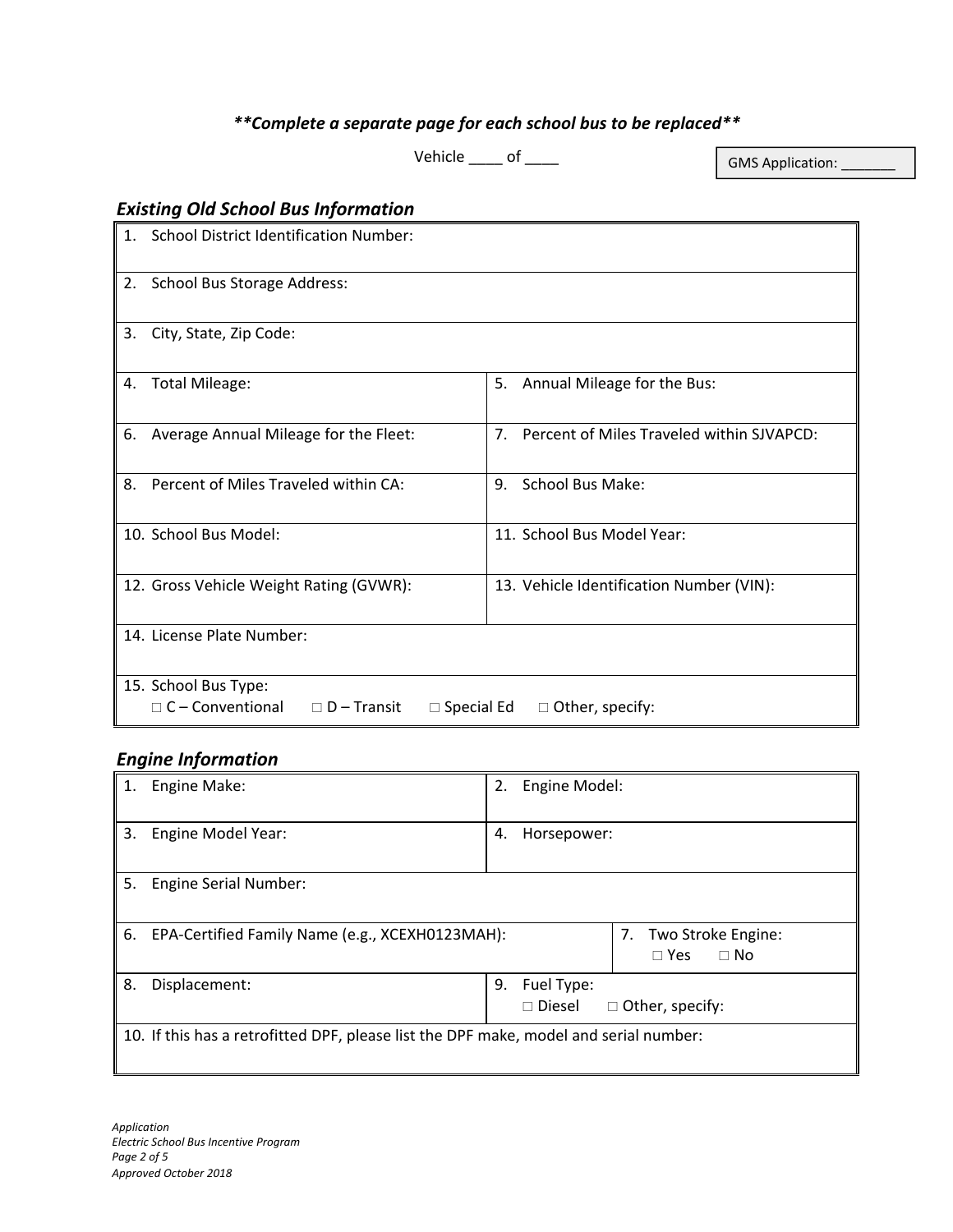### *\*\*Complete a separate page for each school bus to be replaced\*\**

Vehicle \_\_\_\_\_ of \_\_\_\_\_

GMS Application: \_\_\_\_\_\_

#### *New Electric School Bus Information*

|    | School Bus Make:                                                                                                                                       | School Bus Model:<br>2.             |  |  |
|----|--------------------------------------------------------------------------------------------------------------------------------------------------------|-------------------------------------|--|--|
| 3. | School Bus Model Year:                                                                                                                                 | GVWR:<br>4.                         |  |  |
| 5. | School Bus Type:<br>$\Box$ C – Conventional<br>$\Box$ D – Transit<br>$\Box$ Special Ed<br>$\Box$ Other, specify:                                       |                                     |  |  |
| 6. | Range of Electric Bus (in Miles):                                                                                                                      | Total Cost of New School Bus:<br>7. |  |  |
| 8. | Additional Options (check all that apply):<br>$\Box$ Retarder<br>$\Box$ Air Conditioning<br>$\Box$ Other, specify:<br>$\Box$ Fog Lights<br>$\Box$ None |                                     |  |  |

#### *Proposed New Electric Motor Information*

|    | Motor Make:                                        | 2. | Motor Model: |  |  |
|----|----------------------------------------------------|----|--------------|--|--|
| 3. | Motor Model Year:                                  | 4. | Horsepower:  |  |  |
|    | 5. EPA-Certified Family Name (e.g., XCEXH0123MAH): |    |              |  |  |

#### *Electric Bus Charging Station*

1. Do you require charging station installation or upgrades to support this bus?

#### *New Electric Bus Dealer Information*

| 1. | Dealership Name:             |                |                            |                 |  |
|----|------------------------------|----------------|----------------------------|-----------------|--|
| 2. | Address:                     |                |                            |                 |  |
| 3. | City:                        |                | 4. State:                  | Zip Code:<br>5. |  |
|    | 6. Contact Name:             | 7 <sub>1</sub> | Contact E-Mail:            |                 |  |
| 8. | <b>Contact Phone Number:</b> | 9.             | <b>Contact Fax Number:</b> |                 |  |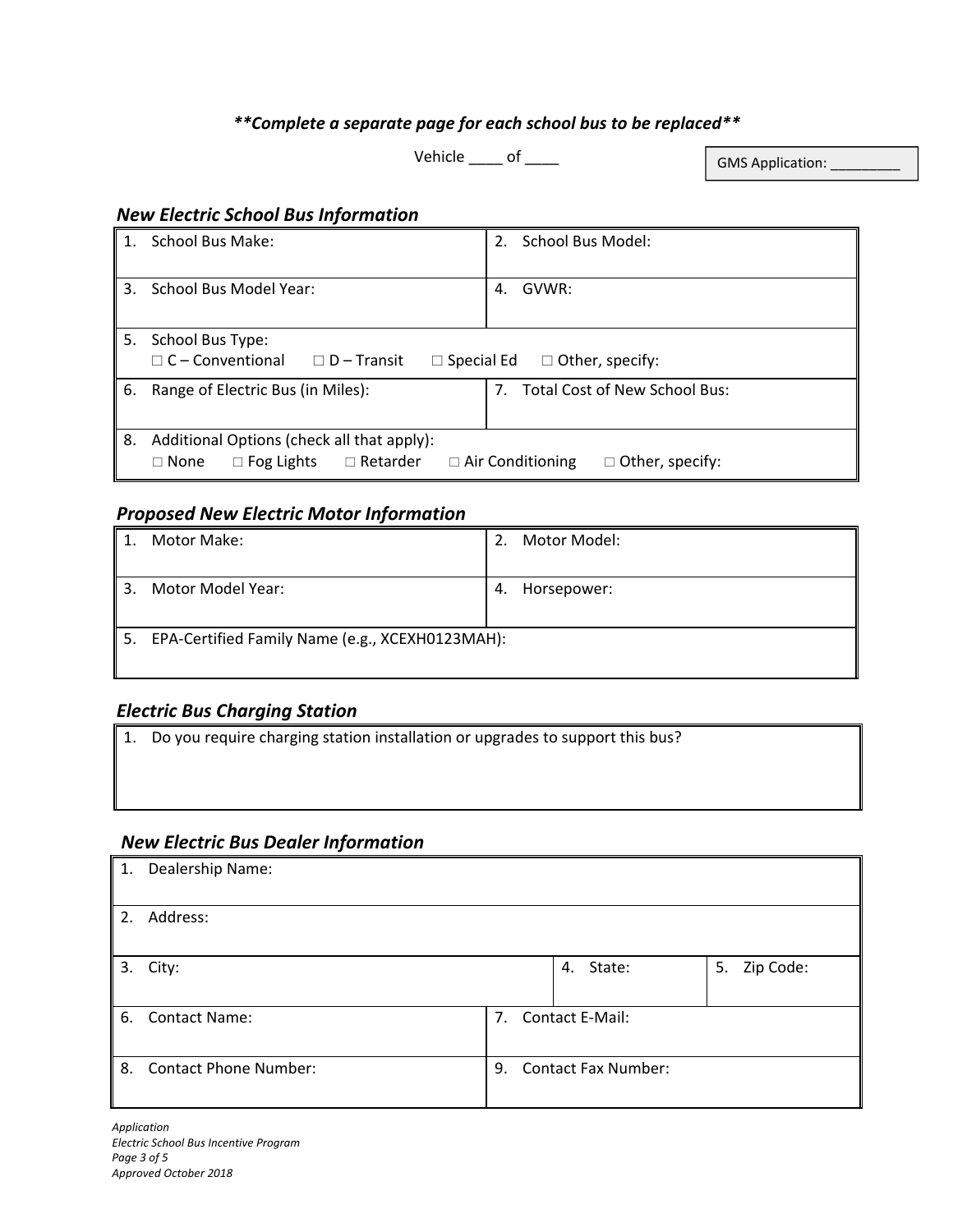# **Signature Form**

#### **Signing Authority** to **sign**

#### *Certifications*

By signing this Certifications form, I certify that I have read and understand the Eligibility Criteria and Application Guidelines document and agree to adhere to its requirements. Additionally, by signing this Certifications form, I certify to the statements and agree to adhere to the terms and conditions described below:

- 1. The emission reductions obtained through this program are not required by any federal, state, or local regulation, memorandum of agreement/understanding (MOA/MOU) with a regulatory agency, settlement agreement, mitigation requirement, or other legal mandate
- 2. Projects funded by SJVAPCD will not be used as marketable emission reduction credits, to offset any emission reduction obligation, or for credit under any federal or state emission averaging, banking and trading program. In addition, projects funded through this program may not be used to generate a compliance extension or extra credit for determining regulatory compliance
- 3. The school bus(es) within this application is/are utilized to service a public school district.
- 4. Proposed project has not received funding or is not under agreement with any other air district, ARB, or any other public agency. Any current financial incentive that directly reduces the project cost; including tax credits or deductions, grants, or other public financial assistance for the same engine or equipment; must be disclosed to the SJVAPCD
- 5. Any funding received, including funding from other sources, combined with this grant will not exceed the full cost of the new school bus.
- 6. The school bus(es) within this application is/are based within the geographic area of the SJVAPCD and one‐ seventy-five percent (75%) of the vehicle miles traveled or fuel consumed will be within the boundaries of the SJVAPCD for at least ten (10) years from the date the new school bus is purchased.
- 7. During the previous 24 months, at least 51% of the total usage of this bus was within California.
- 8. Applicant is currently in compliance with the State of California's Truck and Bus Regulation (TRUCRS)
- 9. I have read and understand that I am responsible for meeting the requirements of the PSIP. I am either currently in compliance with PSIP requirements or I have paid all penalties for non‐compliance and continue to meet requirements since payment.
- 10. Applicant understands the SJVAPCD maintains the right to inspect the school bus at any time during the agreement period
- 11. Applicant will not order, purchase, make payment, or take delivery of the new school bus without an executed agreement with the SJVAPCD

**I hereby certify that all information provided in this application and any attachments are true and correct to the best of my knowledge.** 

**Signing Authority Signature Date**